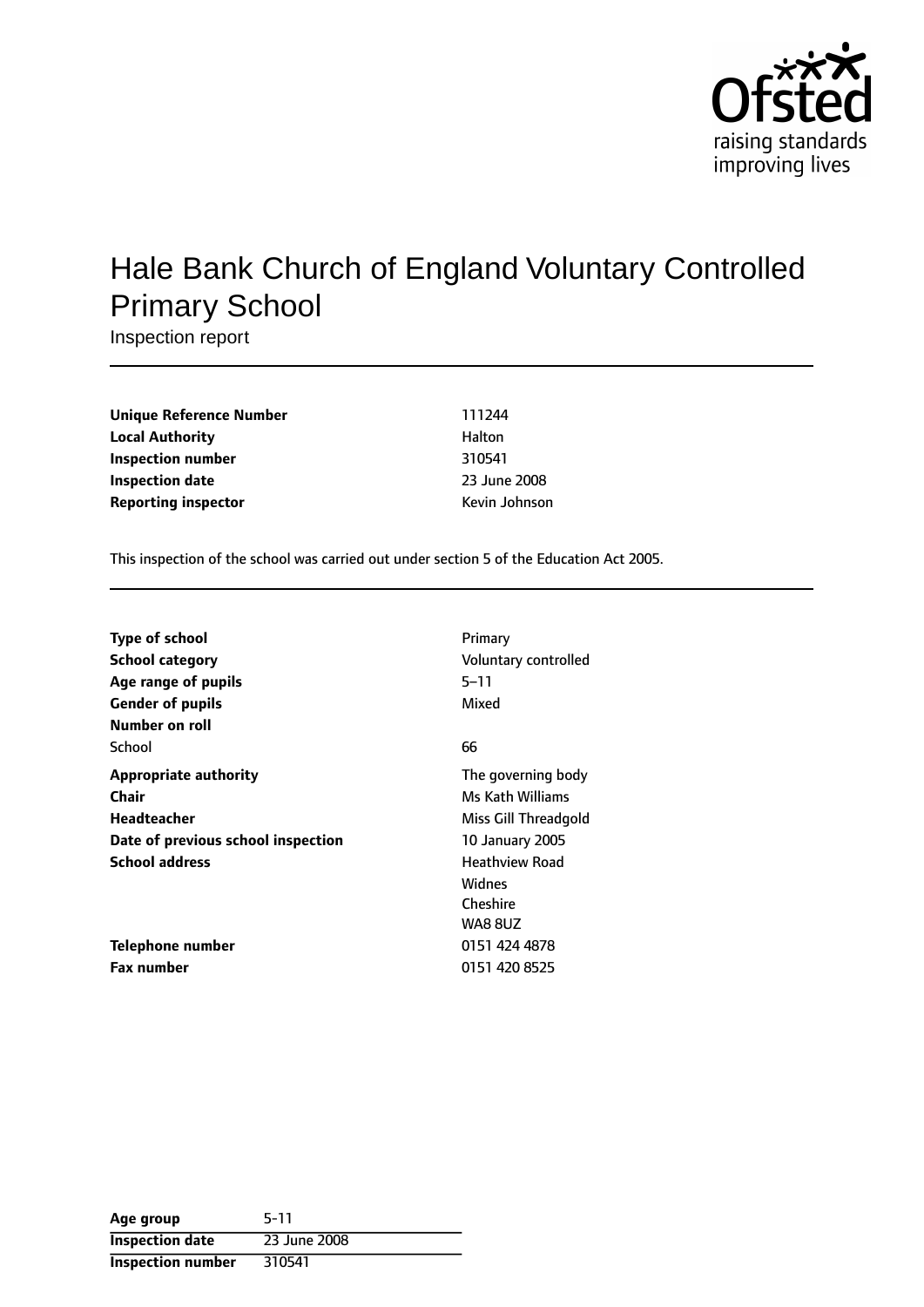© Crown copyright 2008

.

#### Website: www.ofsted.gov.uk

This document may be reproduced in whole or in part for non-commercial educational purposes, provided that the information quoted is reproduced without adaptation and the source and date of publication are stated.

Further copies of this report are obtainable from the school. Under the Education Act 2005, the school must provide a copy of this report free of charge to certain categories of people. A charge not exceeding the full cost of reproduction may be made for any other copies supplied.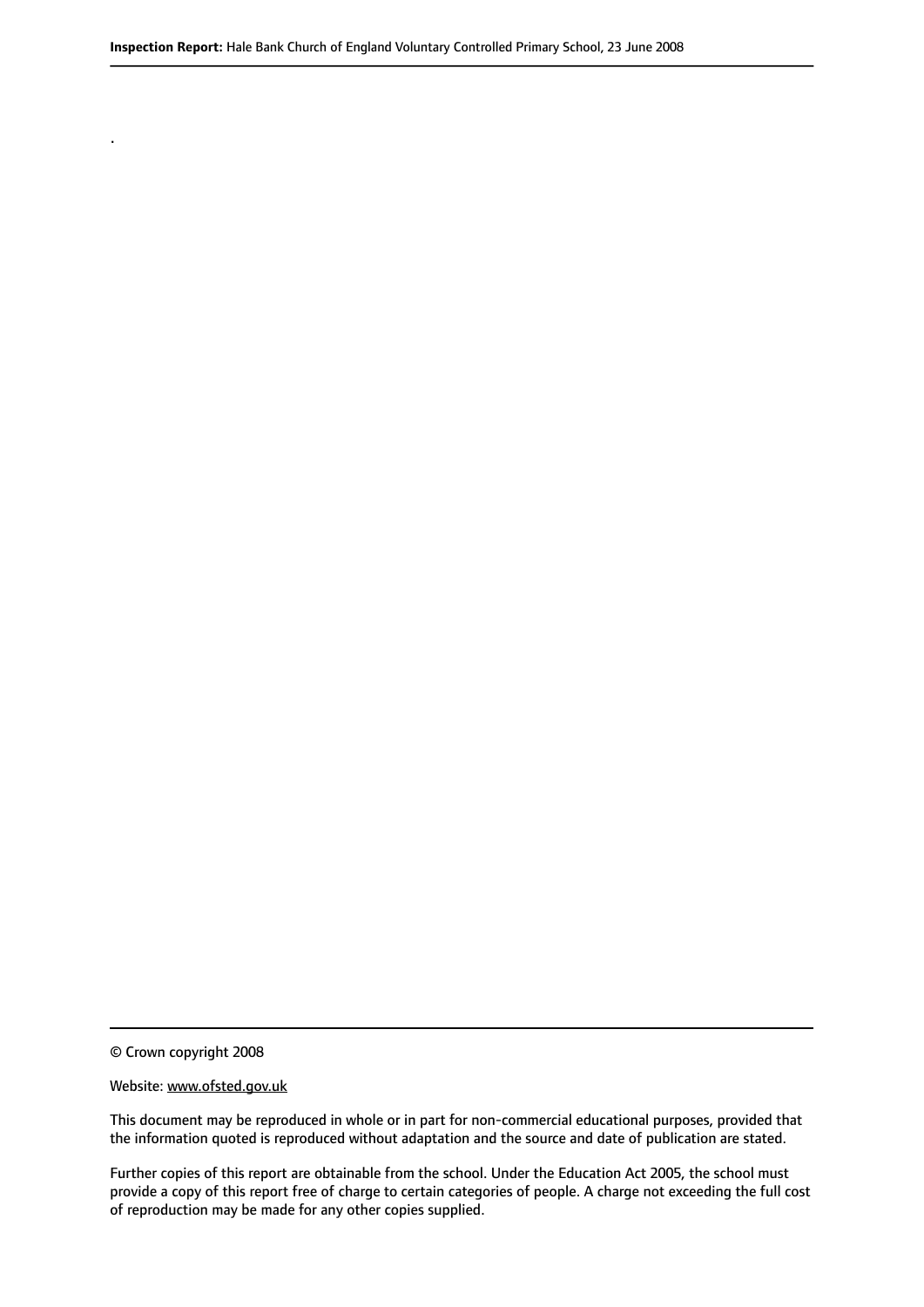# **Introduction**

The inspection was carried out by one Additional Inspector.

The inspector evaluated the overall effectiveness of the school and investigated the following issues: the standards reached by pupils and the progress they make, particularly in writing; the effectiveness of provision for children in the Foundation Stage; the quality of teaching and learning; aspects of care, guidance and support and pupils' personal development; leadership and management of the school. Evidence was gathered from national published assessment data and the school's own assessment records, policies and minutes; observation of the school at work; interviews with members of staff, pupils and governors and the; parents' questionnaires. Other aspects of the school's work were not investigated in detail, but the inspector found no evidence to suggest that the school's own assessments as given in the self-evaluation were not justified and these have been included, where appropriate, in the report.

## **Description of the school**

This is a smaller than average school. It is located in a regeneration area where there is a considerable level of social need. An above average proportion of pupils is eligible for free school meals. The proportion of pupils who have learning difficulties and/or disabilities is also above average. The school has achieved a Healthy Schools Award and holds the Activemark and Artsmark.

### **Key for inspection grades**

| Outstanding  |
|--------------|
| Good         |
| Satisfactory |
| Inadequate   |
|              |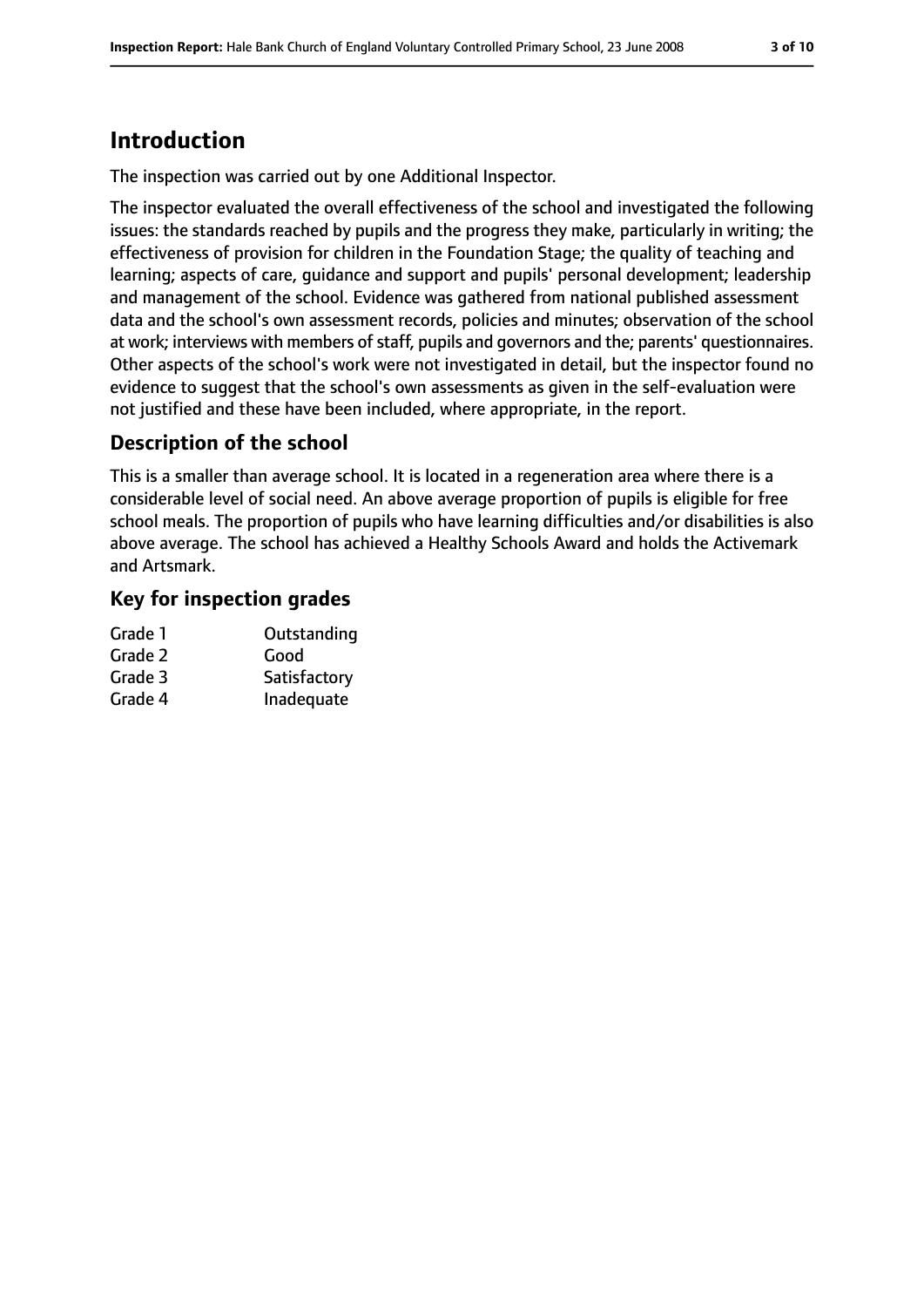# **Overall effectiveness of the school**

#### **Grade: 2**

This is a good school in which pupils are well cared for and supported and achieve well.

Pupils' spiritual, moral, social and cultural development is good. They have caring attitudes towards one another and proudly recognise others' successes and achievements. They have a good understanding of different faiths and cultures, which they gain from visits to places of worship and through the art, music and dance of different nations. Behaviour is good. Pupils are well mannered and polite. They work hard in lessons and are mindful of each other in the playground. Attendance is average. Pupils respond well to incentives such as the Class Cup, which has contributed to their improved attendance. Pupils fully understand the importance of a sensible diet and lots of exercise in order to stay healthy. They are encouraged to stay safe through learning about the dangers of drugs and othersubstances. The programme which deals with social and emotional matters helps pupils to make informed decisions about secure relationships. Pupils are keen to take on responsibilities. They carry out a wide variety of daily tasks which help the school to run smoothly. The school council gives all pupils a say in important issues. For example, school councillors recently conducted a survey about bullying. Pupils' views were analysed and positive action was taken. Pupils now say that they feel safe in the playground and that aggression is very rare. There are productive links with the local church. These enable pupils to play an active part during harvest celebrations and to help with stalls at the summer fete. Pupils' literacy, numeracy, and information and communication technology skills (ICT) are developing well and provide a sound basis on which they can prepare for their future economic well-being.

Standards in Year 6 have improved over the past year and are currently in line with those expected nationally in English, mathematics and science. This represents good achievement given pupils' low skills when they enter Reception. Standardsin writing show good improvement due to the positive action taken by the school. A whole- school writing project which focuses on developing and applying, in a structured way, pupils' use of vocabulary, grammar and punctuation is raising the overall quality of writing across the school. This approach is also beginning to have a promising impact on writing in other subjects, such as in science and in history. This initiative is relatively recent, however, and has not yet led to the more able writers reaching their full potential. Standards in reading, writing and mathematics at the end of Year 2 were average in 2007, but currently school assessments show a dip overall because over half of the small cohort has learning difficulties and/or disabilities. Nevertheless, all pupils in Year 2 make good progress because the school provides strong additional support for this class. Extra resources have been bought specifically to help boost pupils' reading and writing skills, particularly those of boys, and progress has been accelerated.

Throughout the school, there is good support for pupils who have learning difficulties and/or disabilities. Consequently, they make good progress. Individual education plans give precise learning targets for pupils to aim for. These pupils are involved in measuring their own step-by-step progress and this motivates them to try harder because they can see what they achieve. The most vulnerable learners are supported very well. For example, they are given opportunities to reflect on and confront their own difficulties before discussing with a mentor how best to move forward. This sensitive approach ensures that pupils access their learning more easily and progress well alongside others.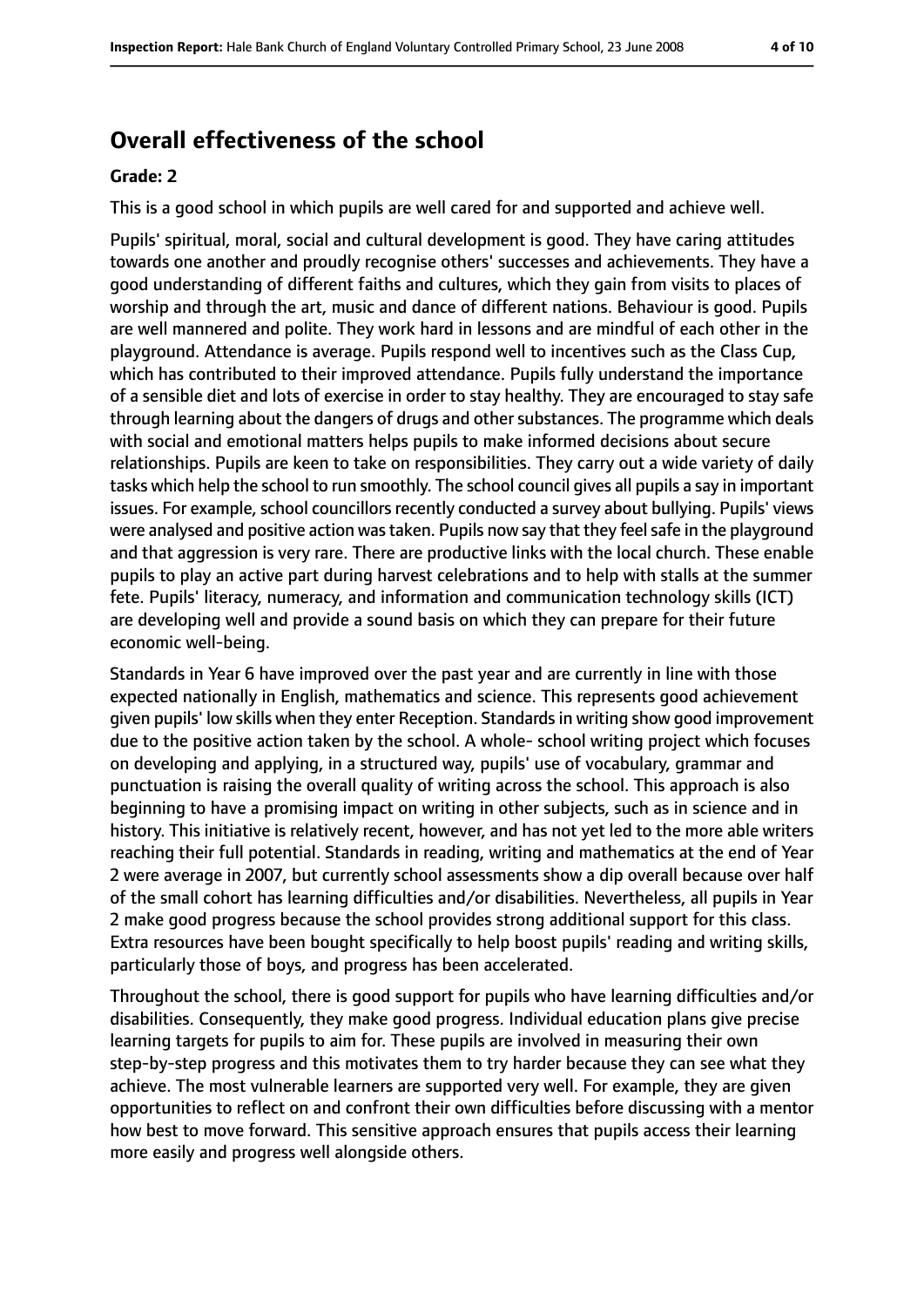Consistently effective teaching accounts for pupils' good achievement. Pupils enjoy lessons because, they say, 'There's lots to do and teachers challenge us.' Lessons are planned well, taking account of varying age groups and abilities. Good use of resources, especially ICT, adds interest and pace to learning. Academic support for pupils is good. Teachers use assessment very well to help pupils plan the next steps in their learning. At the end of one lesson, the teacher asked pupils to write 'two stars and a wish' on their work. This self-assessment task helped pupils to see where they had made progress and gave them the target for their next piece of work. Teachers' marking is very good because it acknowledges pupils' progress and challenges them to improve further. Teaching assistants are a crucial part of the teaching team. Their individual skills and experiences enable them to work effectively with groups and individual pupils to ensure their good progress. Relationships are very good. Pupils contribute keenly to lessons because they know that their views are valued. This increases their confidence so that they are more willing to 'have a go'.

The curriculum is satisfactory overall. There is sufficient emphasis on literacy and numeracy. Provision in science and ICT has improved since the last inspection. The school has made a good start towards establishing French teaching throughout the school. Activities to enrich pupils' learning experiences, including after-school clubs, are a strong feature of the curriculum.

The school is led and managed well. Since taking charge of the school the acting headteacher has clearly identified relative weaknesses and has led decisive action to bring about good improvement. All staff and governors are fully committed to raising standards and achievement and ensuring high quality care for all pupils. The acting headteacher's inclusive style of management ensures that all staff members understand how they are accountable for pupils' achievement and standards. She has won the confidence of parents, who are unanimous in the view that their children are well cared for in school. Safeguarding procedures, including those related to internet access, meet requirements. Issues from the previous report have been fully resolved. New initiatives introduced by the acting headteacher have improved the accuracy of assessments and the way in which teachers use the information gained. This in turn has raised the quality of teaching and learning, leading directly to good progress and improving standards. Senior leaders effectively fulfil their role in supporting the acting headteacher and colleagues and rigorously check on quality and standards throughout the school. This has helped leaders to gain an accurate picture of the school's work. Evaluations are incisive and have led to effective action to bring about improvements. Good links with local schools benefit pupils' learning in the arts and in design and technology. Governors provide good support and challenge. They know the school well and some actively support school ventures, such as class outings. They manage finances well to ensure that spending is linked to school development and to provide good value for money. Given the qualities in leadership and in the good improvements leaders have implemented, the school has good capacity to improve further.

### **Effectiveness of the Foundation Stage**

#### **Grade: 2**

There is good provision for children in the Foundation Stage and as a result they achieve well. When they enter Reception their skills are well below those expected for their age in all areas of their learning. Good teaching ensures that by the time they enter Year 1, although their skills are still below expectations for their age, most children are progressing well towards their expected goals. Children achieve particularly well in their personal, social and emotional development. Teachers encourage independence and responsibility. For example, a group of children who planned their own role-play activity in the outside area, after reading a story,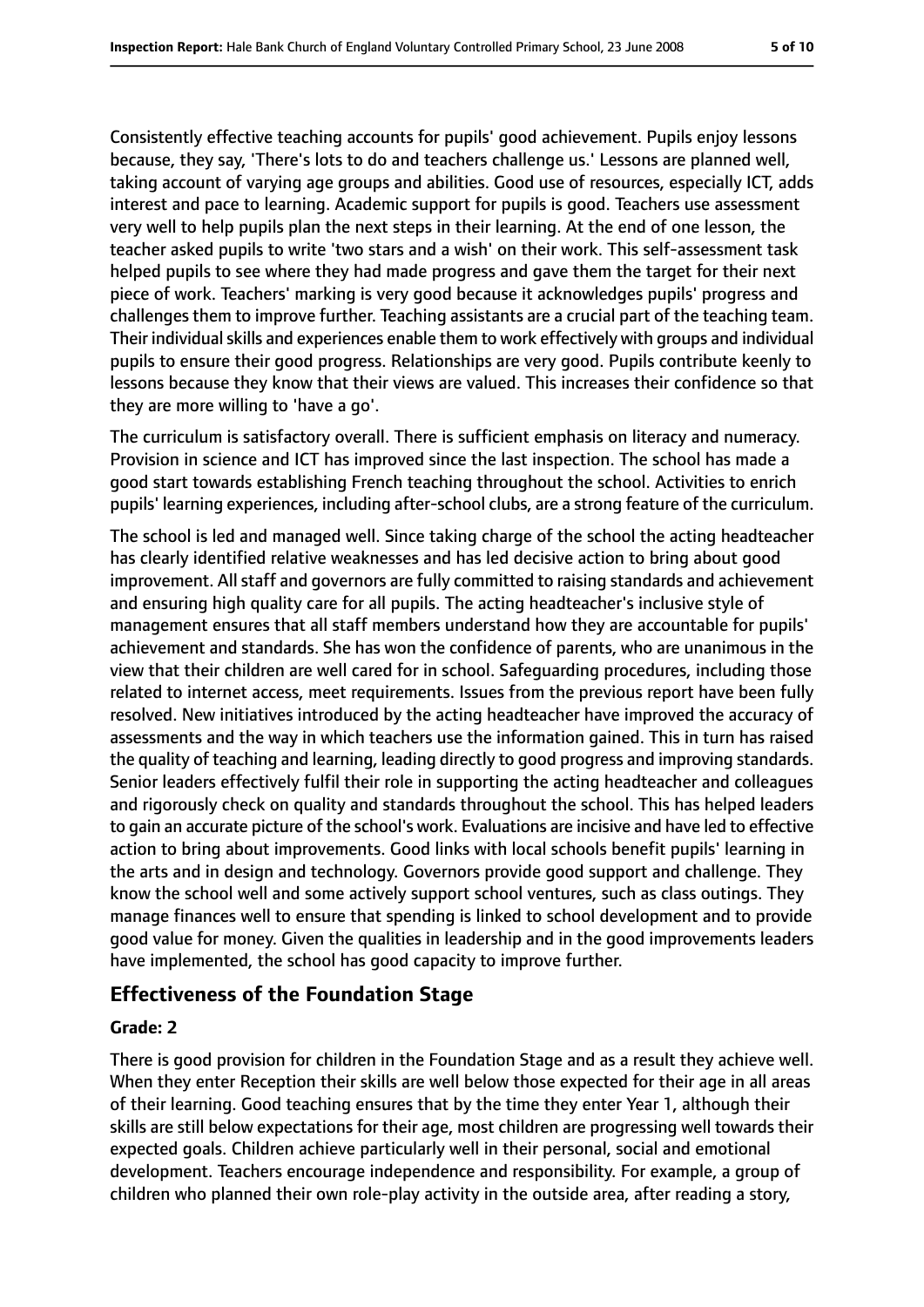were sent off to find the things they needed. This encouraged them to use their imagination and to solve problems in an inventive way. The effective teaching of letters and sounds is having a good impact on children's early reading and writing skills, enabling them to be more confident about attempting to write.

Good leadership and management have resulted in early years provision being extended into Year 1, so that children build on their skills continuously. Reception and Year 1 children frequently mingle during activities and this helps build the confidence of the younger children, especially in developing their speaking and listening, creative and physical skills. All staff members share the task of assessing and tracking children's progress and in planning the next steps in their learning. Parents are welcomed into the Foundation Stage. There are good opportunities for them to share information and help children to settle in to routines.

### **What the school should do to improve further**

■ Increase the proportion of pupils who achieve higher levels in writing in Year 2 and Year 6.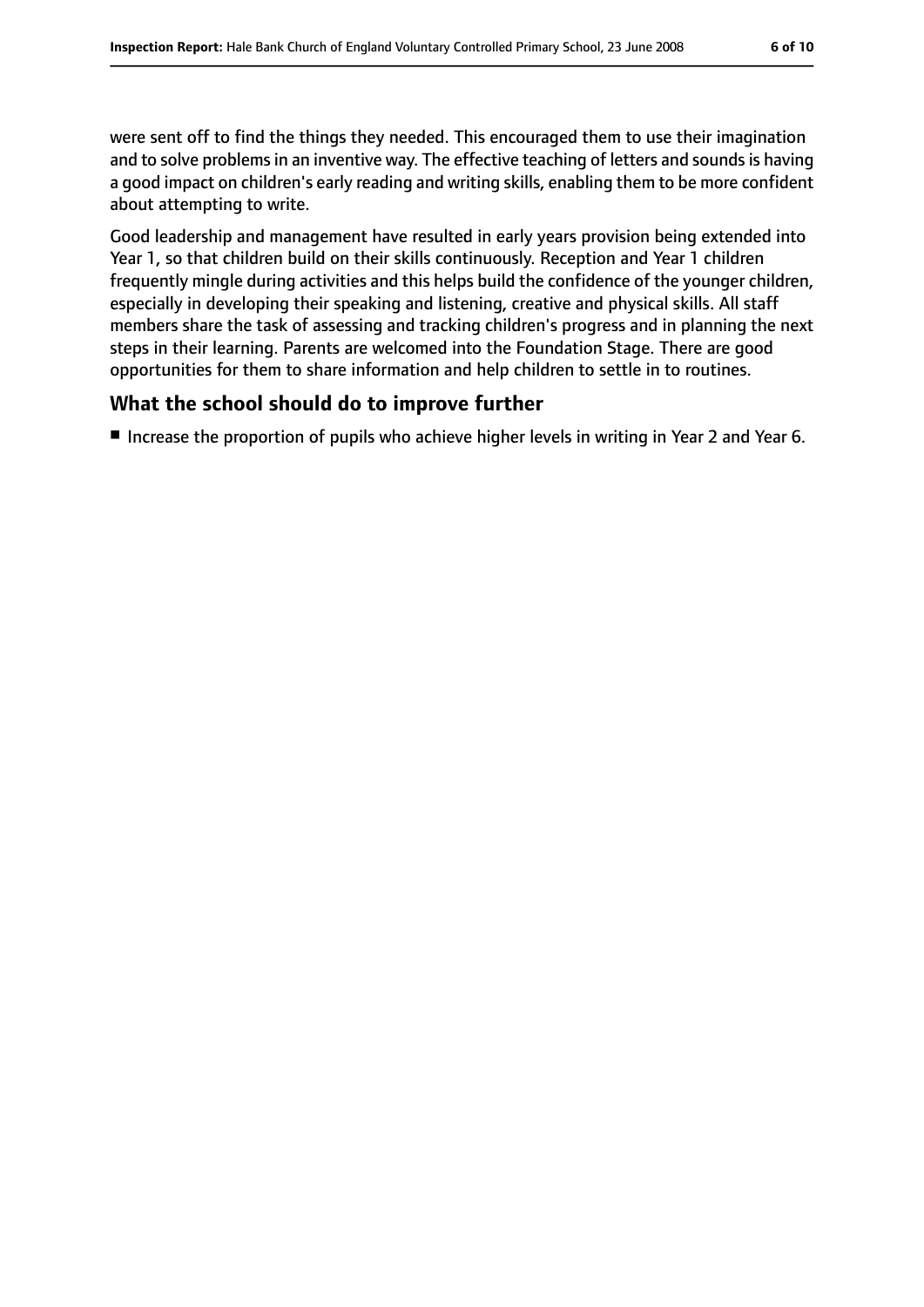**Any complaints about the inspection or the report should be made following the procedures set out in the guidance 'Complaints about school inspection', which is available from Ofsted's website: www.ofsted.gov.uk.**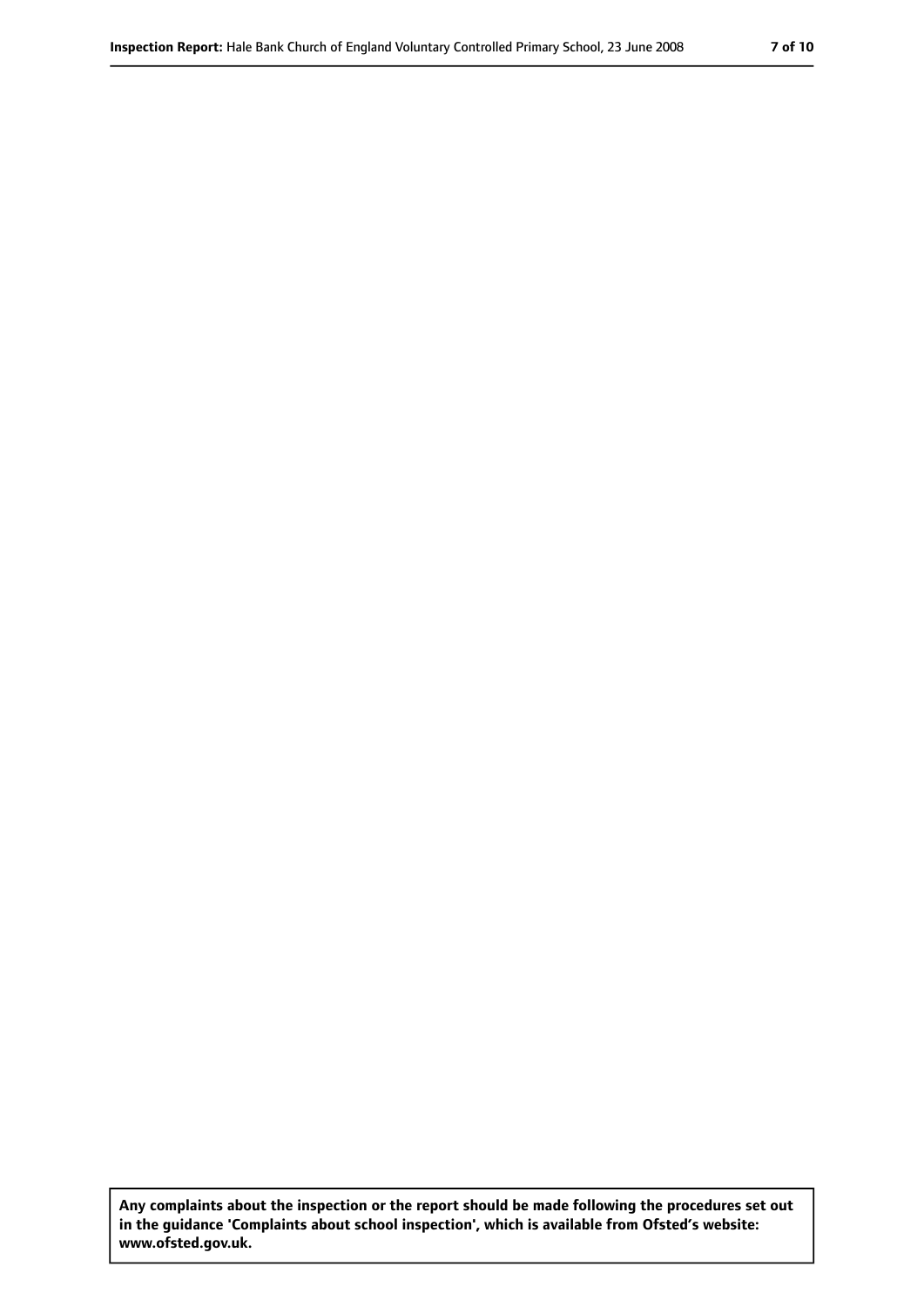# **Inspection judgements**

| $^{\backprime}$ Key to judgements: grade 1 is outstanding, grade 2 good, grade 3 satisfactory, and | School         |
|----------------------------------------------------------------------------------------------------|----------------|
| arade 4 inadequate                                                                                 | <b>Overall</b> |

### **Overall effectiveness**

| How effective, efficient and inclusive is the provision of education, integrated<br>care and any extended services in meeting the needs of learners? |     |
|------------------------------------------------------------------------------------------------------------------------------------------------------|-----|
| Effective steps have been taken to promote improvement since the last<br>inspection                                                                  | Yes |
| How well does the school work in partnership with others to promote learners'<br>well-being?                                                         | 3   |
| The effectiveness of the Foundation Stage                                                                                                            |     |
| The capacity to make any necessary improvements                                                                                                      |     |

### **Achievement and standards**

| How well do learners achieve?                                                                               |  |
|-------------------------------------------------------------------------------------------------------------|--|
| The standards <sup>1</sup> reached by learners                                                              |  |
| How well learners make progress, taking account of any significant variations between<br>groups of learners |  |
| How well learners with learning difficulties and disabilities make progress                                 |  |

### **Personal development and well-being**

| How good is the overall personal development and well-being of the<br>learners?                                  |  |
|------------------------------------------------------------------------------------------------------------------|--|
| The extent of learners' spiritual, moral, social and cultural development                                        |  |
| The extent to which learners adopt healthy lifestyles                                                            |  |
| The extent to which learners adopt safe practices                                                                |  |
| How well learners enjoy their education                                                                          |  |
| The attendance of learners                                                                                       |  |
| The behaviour of learners                                                                                        |  |
| The extent to which learners make a positive contribution to the community                                       |  |
| How well learners develop workplace and other skills that will contribute to<br>their future economic well-being |  |

### **The quality of provision**

| How effective are teaching and learning in meeting the full range of the<br>learners' needs?          |  |
|-------------------------------------------------------------------------------------------------------|--|
| How well do the curriculum and other activities meet the range of needs<br>and interests of learners? |  |
| How well are learners cared for, guided and supported?                                                |  |

### **Annex A**

 $^1$  Grade 1 - Exceptionally and consistently high; Grade 2 - Generally above average with none significantly below average; Grade 3 - Broadly average to below average; Grade 4 - Exceptionally low.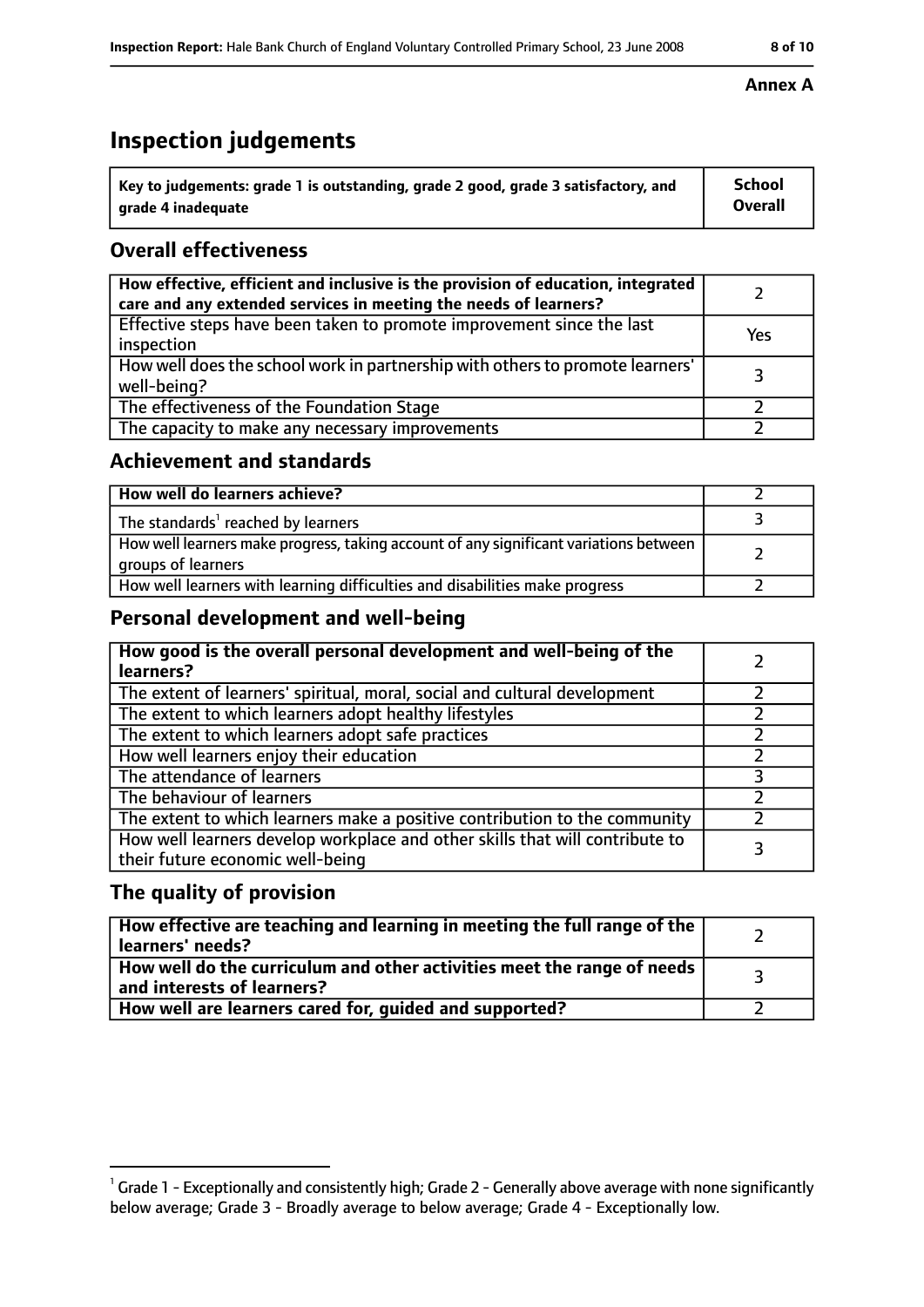### **Annex A**

# **Leadership and management**

| How effective are leadership and management in raising achievement              |     |
|---------------------------------------------------------------------------------|-----|
| and supporting all learners?                                                    |     |
| How effectively leaders and managers at all levels set clear direction leading  |     |
| to improvement and promote high quality of care and education                   |     |
| How effectively leaders and managers use challenging targets to raise standards |     |
| The effectiveness of the school's self-evaluation                               |     |
| How well equality of opportunity is promoted and discrimination tackled so      |     |
| that all learners achieve as well as they can                                   |     |
| How effectively and efficiently resources, including staff, are deployed to     | 7   |
| achieve value for money                                                         |     |
| The extent to which governors and other supervisory boards discharge their      |     |
| responsibilities                                                                |     |
| Do procedures for safequarding learners meet current government                 | Yes |
| requirements?                                                                   |     |
| Does this school require special measures?                                      | No  |
| Does this school require a notice to improve?                                   | No  |